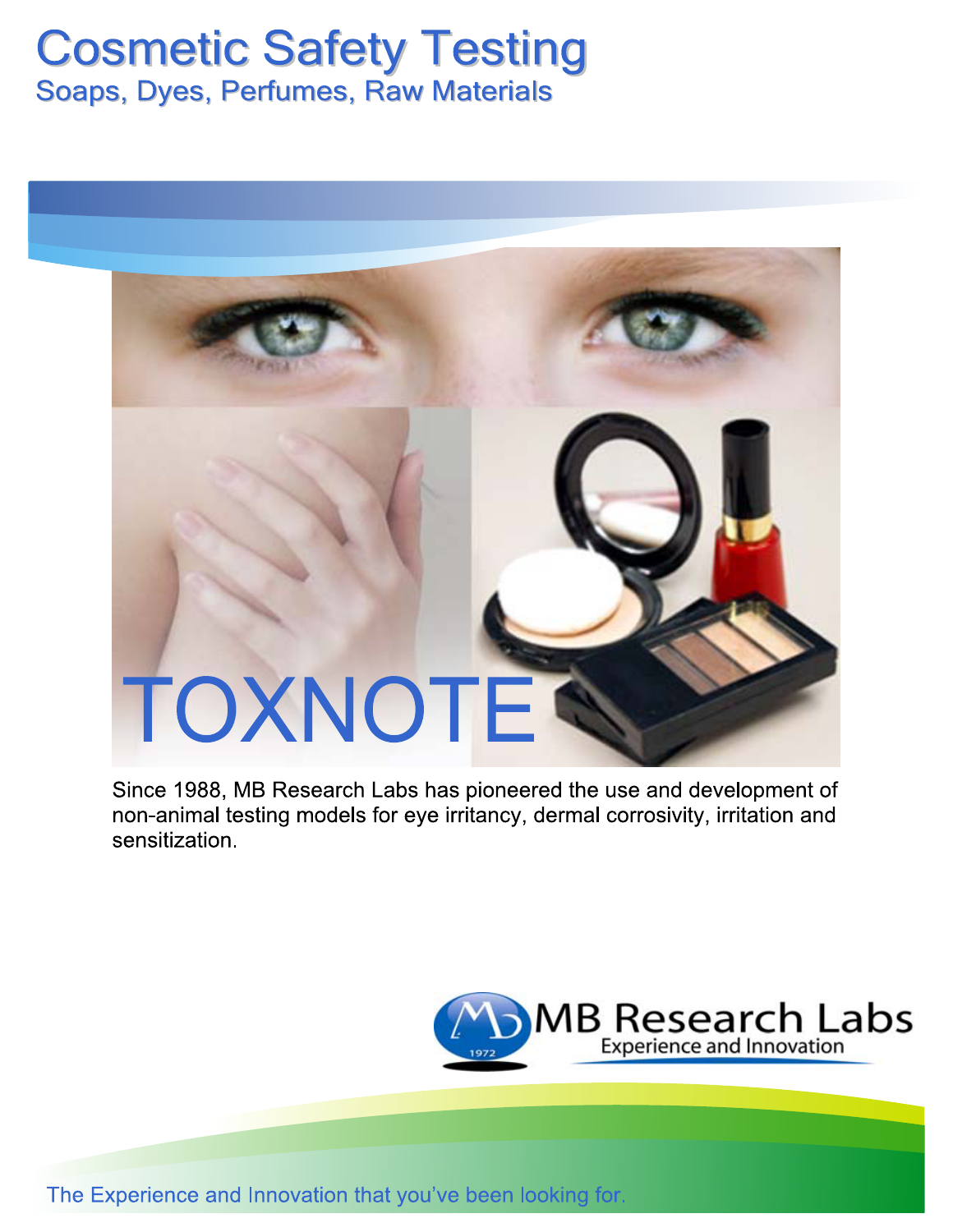

### **Alternative Toxicology Test Models**



Porcine Cornea Reversibility Assay (PorCORA)



Chorioallantoic Membrane Vascular Assay (CAMVA)

**Available alternative eye irritation testing models: BCOP – Bovine Cornea Opacity/Permeability Test – Assesses bovine corneal tissue for opacity and permeability** 

**CAMVA – Chorioallantoic Membrane Vascular Assay – Uses vascularized membrane of fertile chicken egg to screen for ocular irritation** 

**HET-CAM – Hen's Egg Test – Chorioallantoic Membrane test – Uses vascularized membrane of fertile chicken egg to screen for ocular irritation** 

**PorCORA – Porcine Cornea Reversibility Assay – Screen for determination of reversibility after exposure to severe ocular irritant or ocular corrosive** 

**PorFOCAL – Porcine Confocal Microscopy Assay – Screen for low-level irritation.**

#### **Experience.**

Our experience is what differentiates MB Research from other labs. MB has been conducting alternative toxicology studies for over 20 years and has performed over 10,000 ocular irritation studies using alternative models for the cosmetic, chemical and consumer product industries. Our study directors and technicians have been trained in specific areas of data interpretation and assay performance.

#### **Innovation.**

The Draize Rabbit Eye Test has been used since 1944 in ocular toxicity screening, but little progress has been made to replace the Draize test. The Draize is used to determine effects on key ocular tissues after exposure to irritants.

Over the years, MB Research has worked closely with industry leaders as well as other laboratories to develop and optimize testing protocols that reduce the number of animals needed in ocular irritation studies.

One of our main goals is to use our experience and look at things in a new way. Over 36 years of experience gives us a unique perspective on viable alternatives to *in vivo* toxicology tests. Because these new assays don't use live animals, they are well suited for cosmetics and consumer product safety evaluations.

MB Research recently completed a 2 year research project funded by the Society of Toxicology Colgate-Palmolive Grant for Alternative Research to develop and validate a unique assay - PorCORA for ocular irritation that can determine the recovery potential of corneal epithelia after exposure to possible irritants, thus allowing one to classify test articles as severely irritating or as an ocular corrosive.

#### **Pushing the Envelope**

We love what we do and take pride in our work in the advancement of the 3Rs – Reduce, Refine and Replace. We are constantly working towards this goal by practicing good science.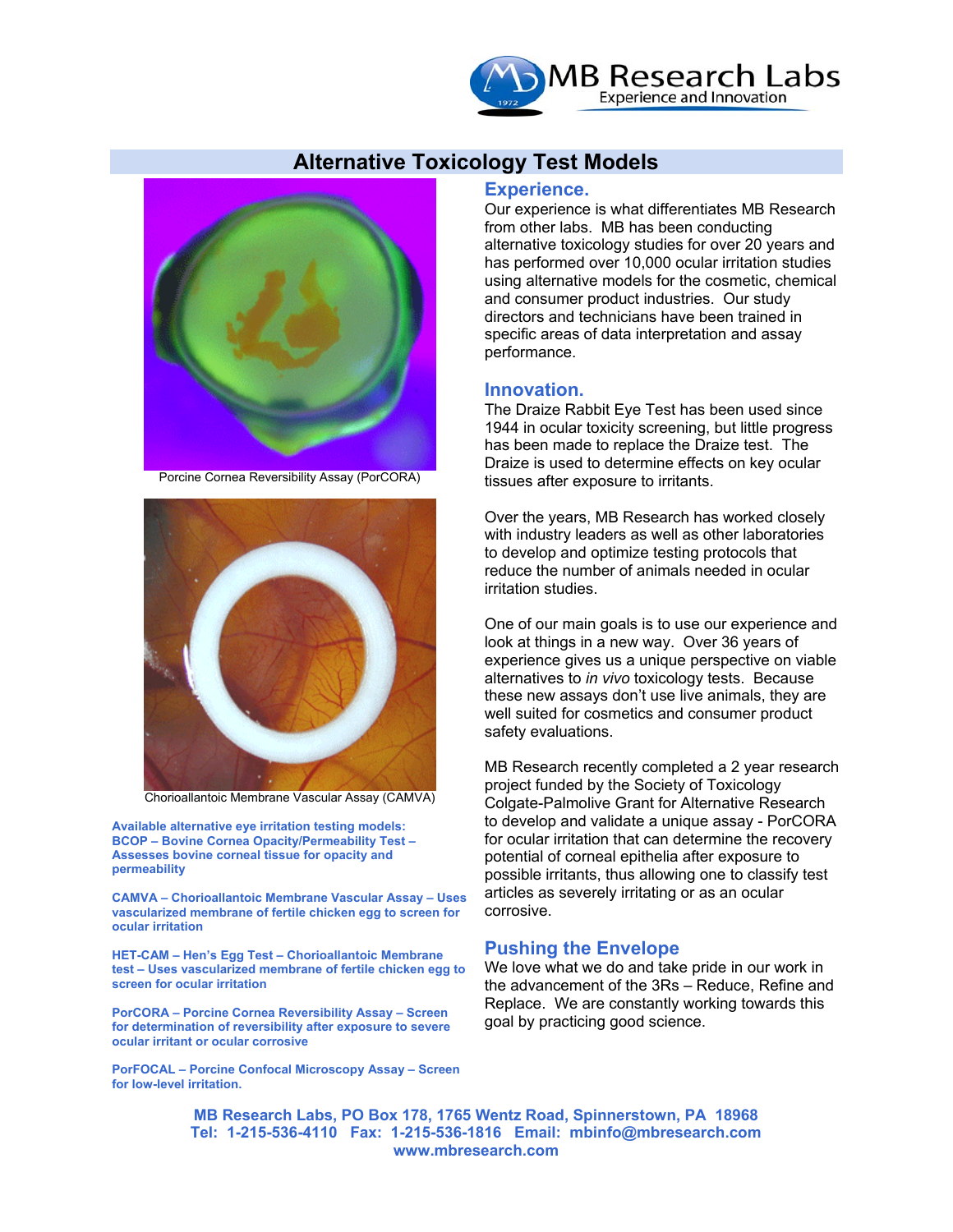

# **BCOP – Bovine Cornea Opacity/Permeability Test**



Bovine Cornea mounted in special chamber.



BCOP – Opacity



Histology - Severe Edema

#### **Background**

Since the cornea is of primary interest in the assessment of ocular irritancy, the BCOP provides a useful parallel to possible human exposure.

#### **Summary of Experimental Procedures**

This assay is conducted on intact bovine corneas that would normally be discarded by abattoirs. Results from the opacity and permeability scores are used to calculate an In Vitro Score, which is correlated to ocular injury.

Irritation is assessed through corneal opacity (light transmittance) and permeability (loss of cell to cell membrane junctions and barrier properties of the corneal epithelium). Corneas are prepared and mounted in special chambers, which creates two separate chambers. Test article is introduced to the corneal epithelium and then rinsed. Opacity or light transmittance is measured by using an opacitometer. The clearer the cornea, the more light passes through.

Permeability is determined by introducing fluorescein to the epithelium side of the chamber and measuring the amount of fluorescein that passes through the corneal tissue. The less damage, the less fluorescein permeability. The amount of fluorescein is measured by a spectrophotometer.

#### **Assay Specifics and Advantages:**

- Two Main Endpoints
	- o Opacity Changes in Light Transmission
	- o Trans-corneal Fluorescein permeability
- Histological evaluation is also possible by a board certified veterinarian pathologist
- Capable of testing Liquids and Solids
- Rapid assay (usually one day)
- Accepted by regulatory agencies for use as alternative screen
- Cost-efficient
- MB has performed over 5000 BCOP assays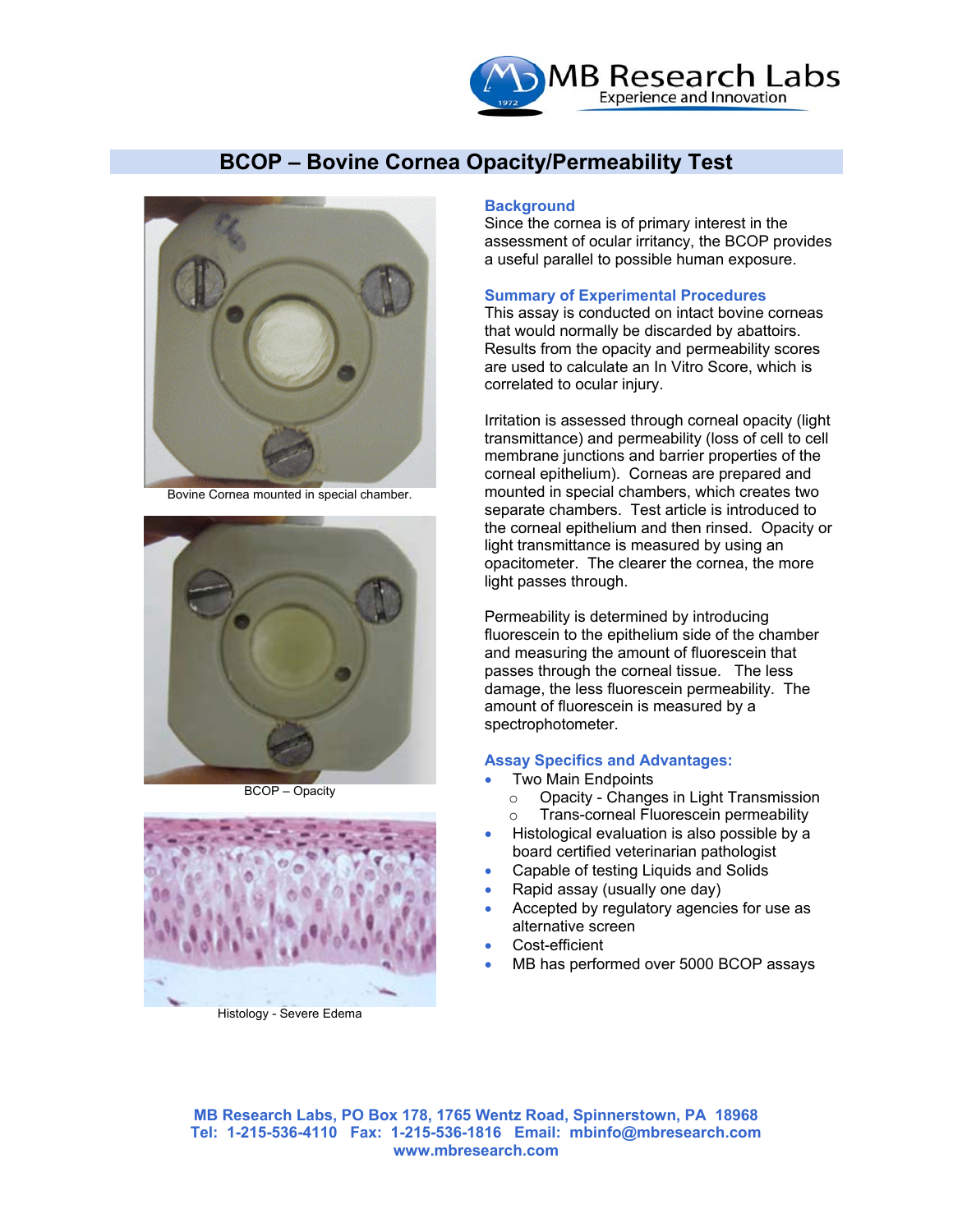

# **CAMVA – Chorioallantoic Membrane Vascular Assay**



Fertilized chicken eggs prepped for dosing.



Chorioallantoic Membrane of fertilized chicken egg – Capillary Injection.

#### **Background**

The chorioallantoic membrane (CAM) is a vascularized membrane in the inside of a fertilized chicken egg, which has been widely used in research for many years.

The objective of the CAMVA is to determine the potential for ocular irritation using an alternative to the Draize methodology. The methodology is based on that described **in An improved CAM Method for Predicting Ocular Irritation**, Bagley, D.M., Rizvi, P.Y., Kong, B.M., and De Salva, S.J. (1988), Alternative Methods in Toxicology, Vol. 6, Progress in In vitro Toxicology, pp. 131-138.

#### **Summary of Experimental Procedures**

- Fertile chicken eggs are received, cleaned and incubated for 10 – 14 days\*
- On day 4, a dosing windows is cut into the shell exposing the CAM
- On Day 10 (or 14)\*, a Teflon ring is inserted onto the CAM, isolating a test area from the remaining portion of the CAM which is used for control purposes
- Test article concentrations are topically dosed inside the ring
- Positive responses or changes in vascular blood flow are recorded after 10 – 30 mins of exposure\*

\* Protocol dependant

#### **Assay Specifics and Advantages:**

- Widely used animal alternative
- MB has performed over 7000 CAMVAs
- Topical dosing of opaque, viscous and powder materials is possible
- Endpoint is changes in vascular blood flow/hemorrhaging
- Dose Response Curve of % positive used to calculate RC50
- Correlation: 84–92% rabbit Draize
- Rapid and Inexpensive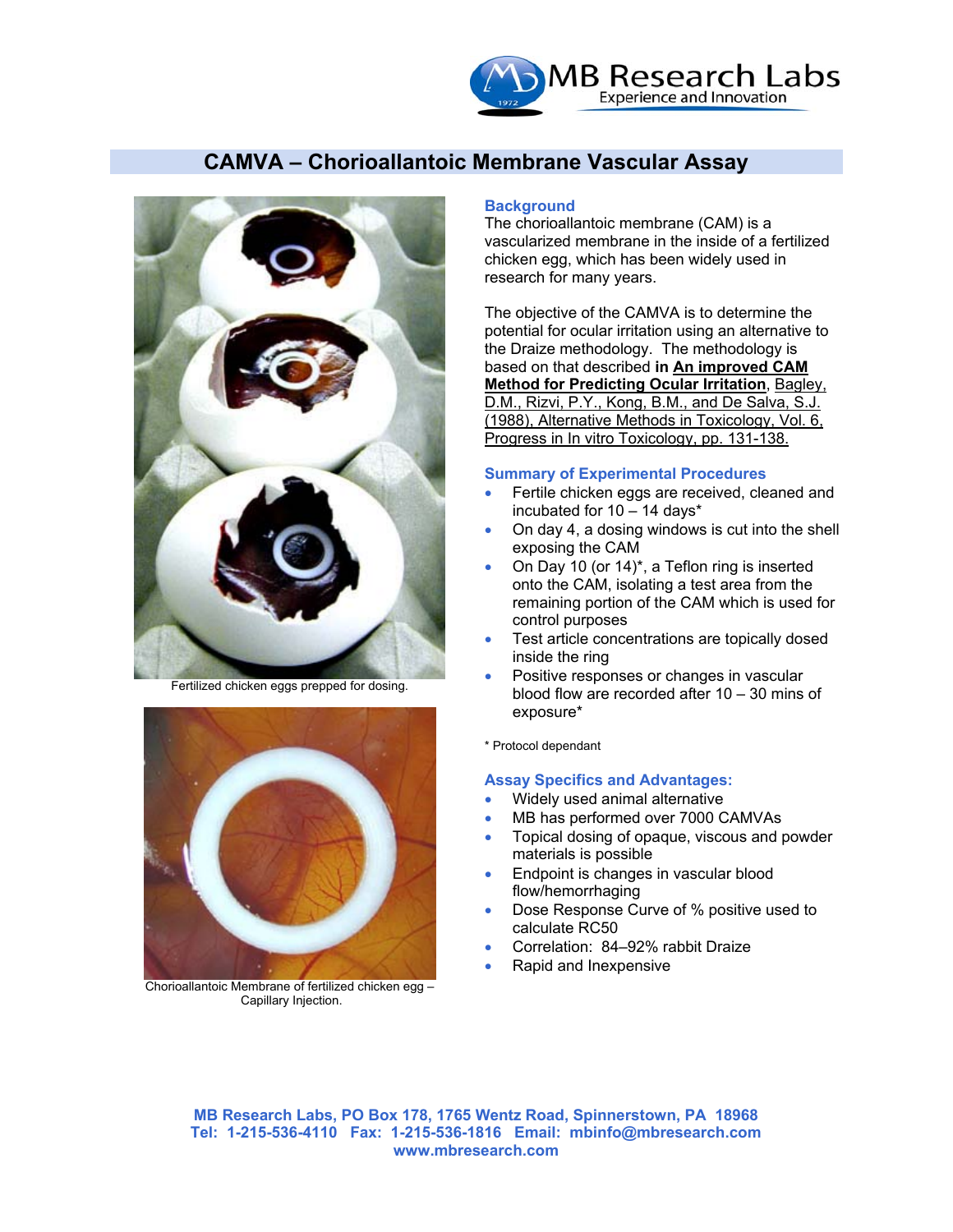

# **PorCORA – Porcine Cornea Reversibility Assay**



Porcine corneas.



Ocular irritation can be visualized by fluorescent staining.



Stained corneas allow for easy identification of tissue damage.

#### **Background**

There are several alternative methods to characterize aspects of eye irritation and damage, but no established method can model recovery after injury as in a Draize test. PorCORA $1$  was developed to fill this void by measuring corneal damage and recovery for extended periods in excised porcine corneas.

#### **Summary of Experimental Procedures**

- Excised porcine corneas normally discarded are prepared and placed in culture dishes
- Corneas are topically dosed and stained with a fluorescent dye revealing loss of tight cellular junctions or opacities
- Corneas are cultured using a unique air interface system
- Corneas are evaluated over time up to 21 days to assess reversal of damage

#### **Assay Specifics and Advantages:**

- Uses excised corneal tissue
- Uses unique air interface tissue culture method
- Topical dosing possible
- Very effective in discriminating between severe ocular irritant and ocular corrosives

Fluorescent stain retention by corneal epithelium has proven to be an effective tool in the assessment of ocular damage after exposure to irritants. This method is non-destructive and allows for re-staining of the same tissue over the course of the study. The area of damage is clearly defined and easily observed almost immediately after staining.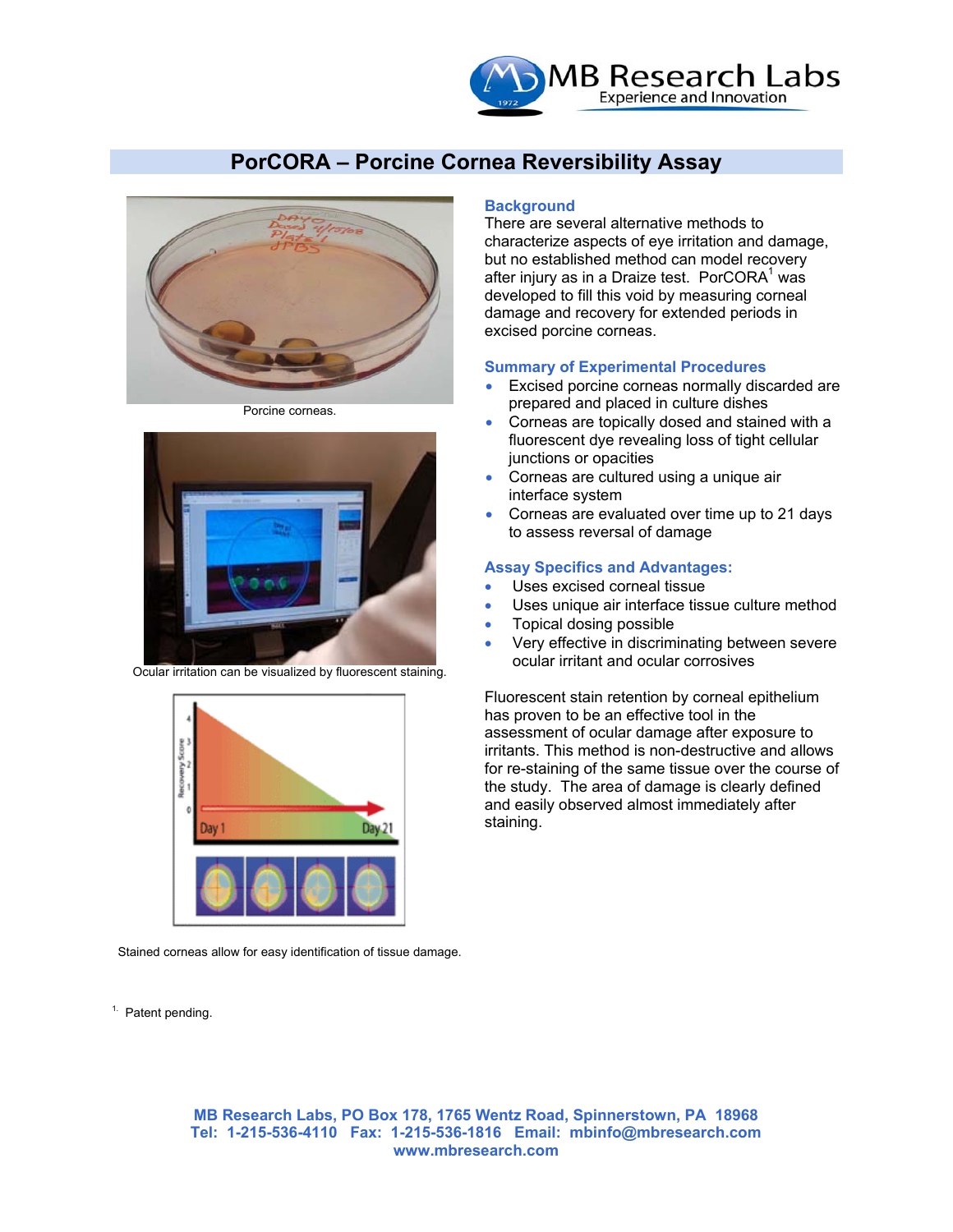

# **PorFocal – Porcine Confocal Assay**









#### **Background**

MB is now in the early stages of developing a variation of the PorCORA: a high-sensitivity Porcine Confocal assay (PorFocal) that uses individual cell death visualized and quantified with fluorescence confocal microscopy as an endpoint.

#### **Summary of Experimental Procedures**

- Excised porcine corneas normally discarded are prepared and placed in culture dishes
- Corneas are cultured using unique Air Interface Method
- Corneas can be topically dosed multiple times a day  $(1 - 3x$  per day)
- Corneas can be kept viable for up to 4 weeks
- Ethidium Homodimer, a fluorescent dye that attaches to cellular DNA, is used to stain cells with compromised cell membranes.
- Tissue is "optically sectioned" and viability of each tissue is assessed by confocal microscopy

#### **Assay Specifics and Advantages:**

- Uses excised corneal tissue that would normally be discarded
- Uses unique Air Interface tissue culture method
- Topical dosing possible multiple times a day
- Incubation possible up to 4 weeks
- Very effective in discriminating between slightly/mildly irritating and non-irritating test articles.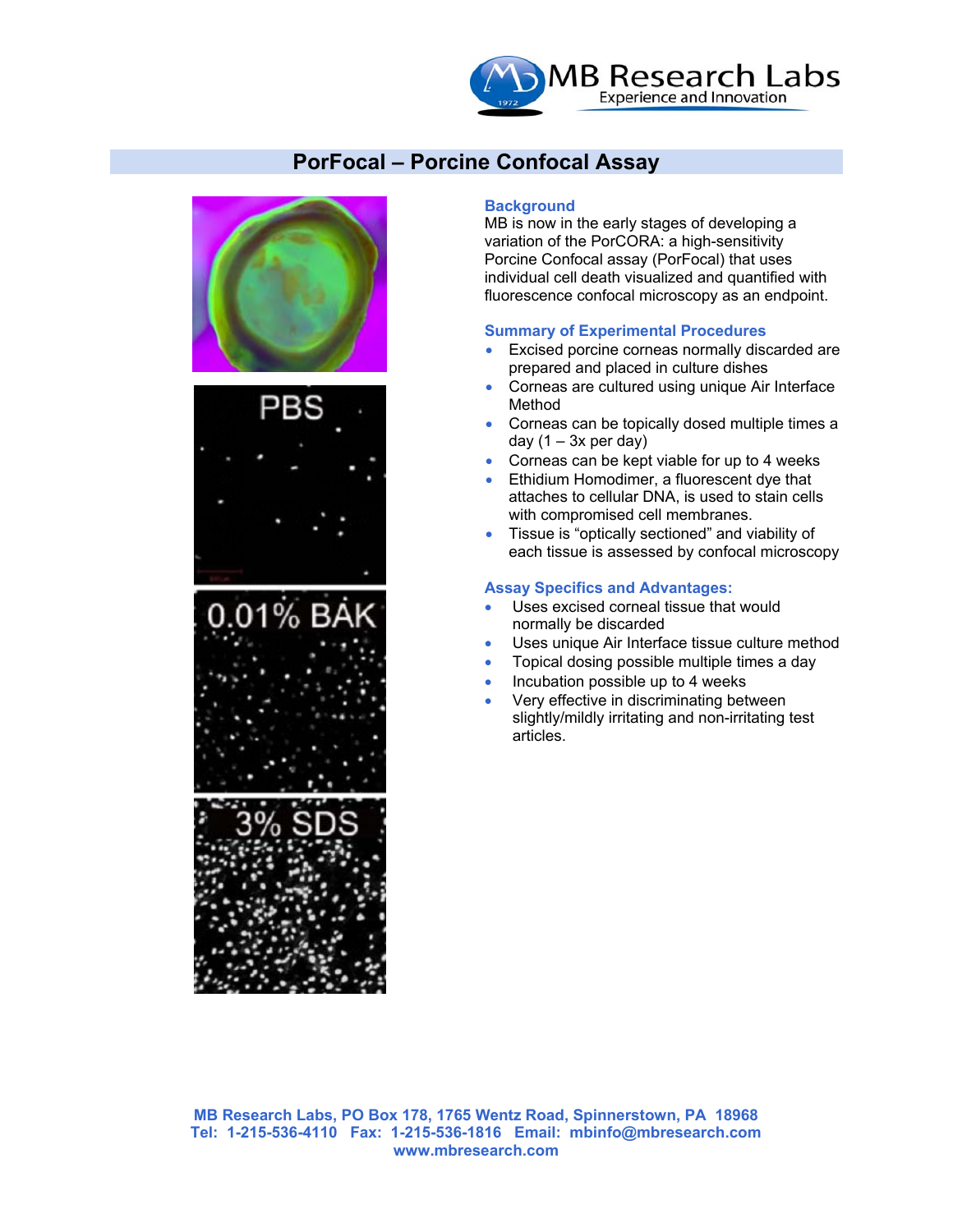

# **MatTek EpiDermTM**

#### **3D Human Tissue Constructs**



MatTek EpiDerm



- 1. Cell Culture insert
- 2. Media
- 3. Human keratinocytes, Air Liquid Interface
- 4. Micro-porous membrane
- 5. Tissue is fed thru micro-porous membrane

#### **Background**

MB Research has vast experience with 3-D tissue constructs. We have evaluated over 2500 test articles using ocular, dermal, vaginal, full-thickness and phototoxicity models.

The MatTek EpiDerm<sup>TM</sup> tissue model is a threedimensional tissue constructed of stratified, differentiated human keratinocytes on a microporous membrane. EpiDerm™ has barrier function properties similar to normal skin and an Air Liquid Interface (ALI) that exposes the surface of the tissue to the air and allows for topical dosing.

EpiDermTM is an excellent solution for screening cosmetics and other industries for irritancy and toxicity. Recently, EpiDerm<sup>TM</sup> has been recommended as an alternative for dermal corrosivity by US and EU regulatory agencies.

#### **Assay Specifics and Advantages**

- Cytotoxicity via MTT
- Skin Irritation Testing (recently validated as alternative by ECVAM)
- Inflammatory mediator and cytokine release (PGE2, TNFa, IL1a, and other interleukins)
- Histological examination (H & E) of the epidermal layers, including the stratum corneum
- EpiDerm results can be correlated to *in vivo* irritation classifications
- Validated for corrosivity testing by US and EU

#### **Other MatTek Tissue Models Available**

- EpiOcular<sup>™</sup>
- EpiVaginal™
- $E$ piOral<sup>TM</sup>
- EpiAirway™
- Full Thickness
- 
- MelanoDerm™

MatTek EpiDermTM and other tissues are trademarks of MatTek Corporation. MB Research is an authorized testing lab using MatTek tissue systems.